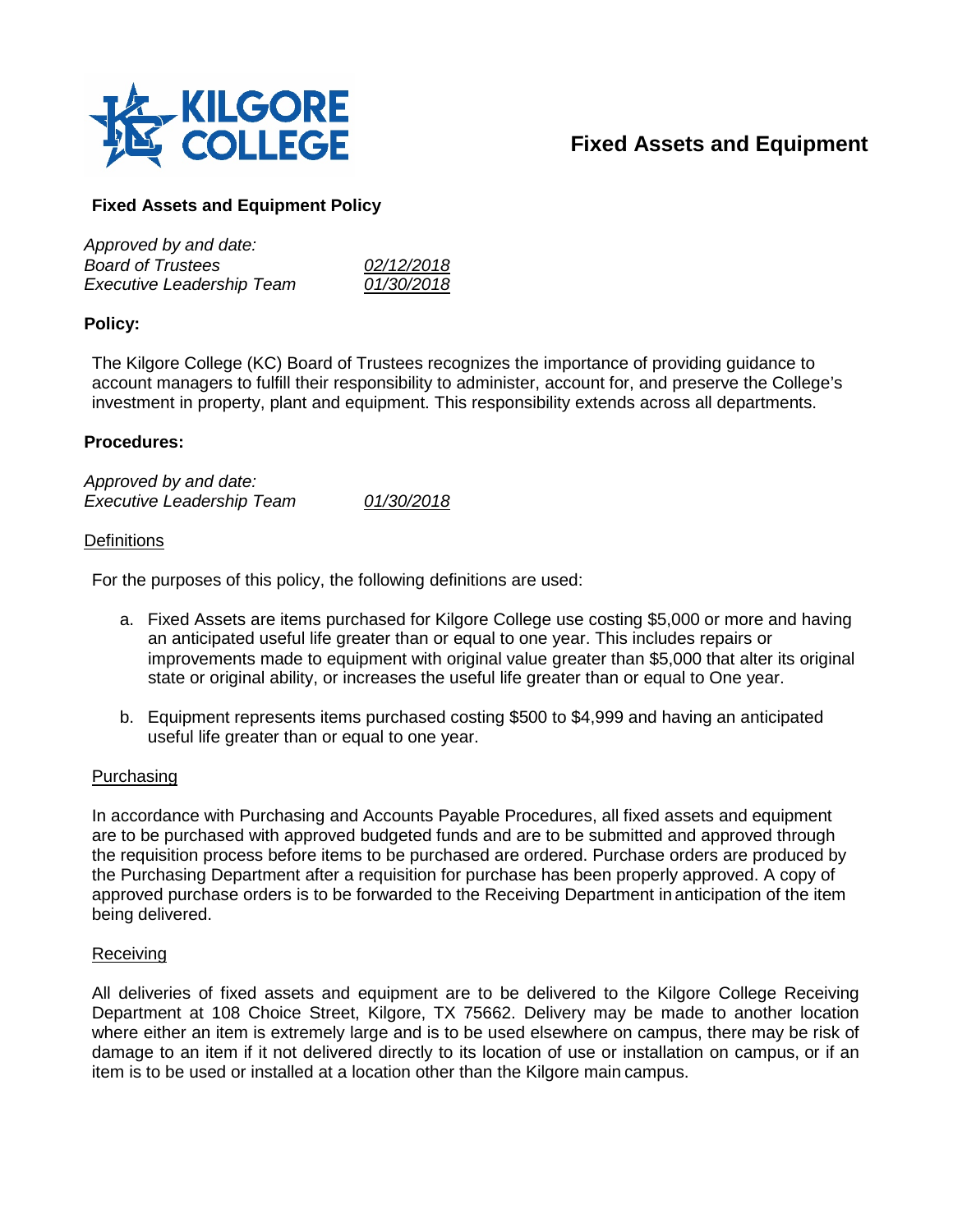Upon receipt, the Receiving Department is responsible to match items received to those on packing slips and approved purchase orders, inspect items received for damage, and determine whether received items should be inventoried as a fixed asset or equipment item. Items qualifying as fixed asset or equipment items are assigned an asset number and tag by the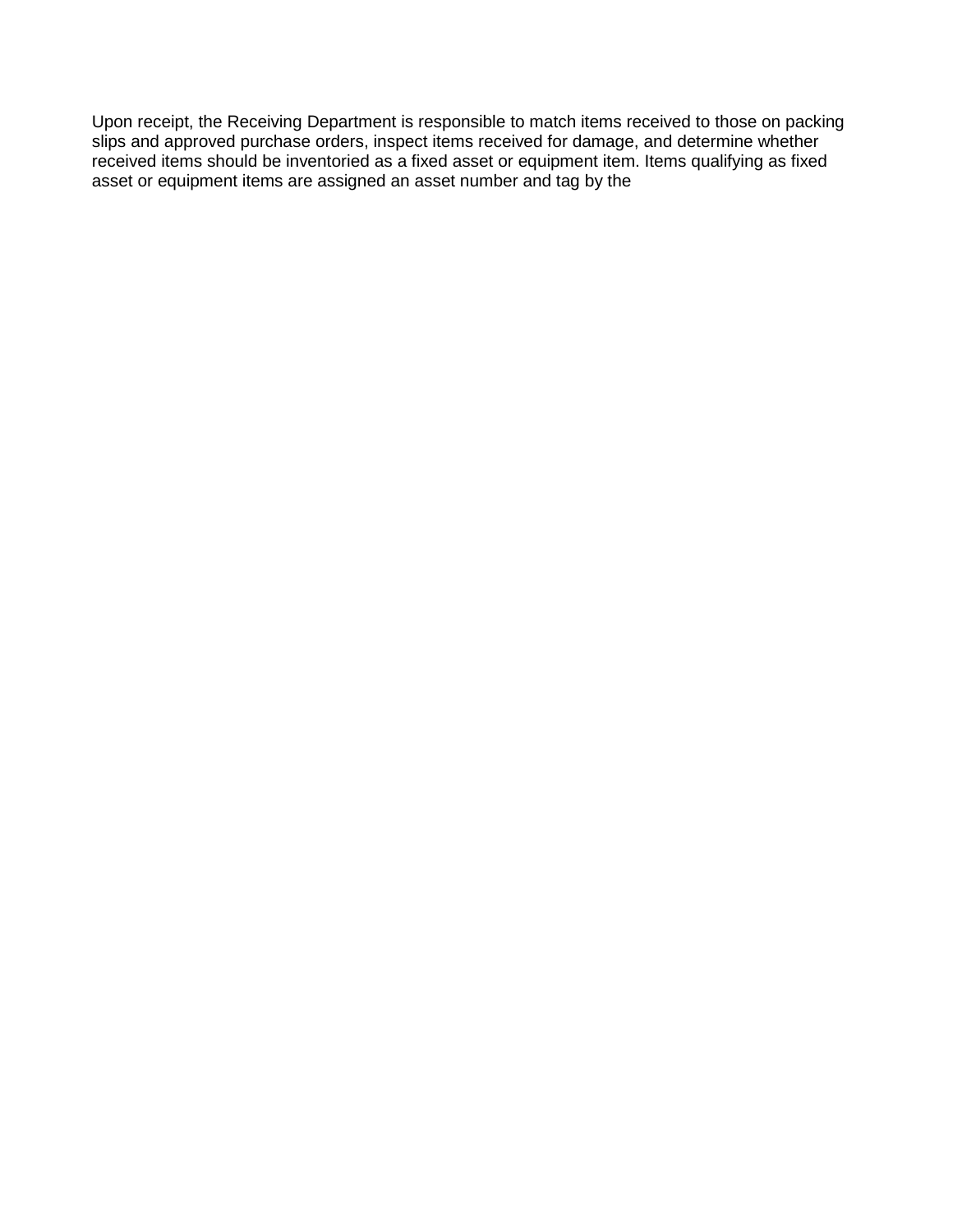receiving clerk. The asset tag is placed on the item in a clearly visible location. The following information concerning the item is entered on the inventory system:

- 1. Asset identification number
- 2. Description of the asset
- 3. An asset serial number, if any
- 4. Acquisition Date
- 5. Acquisition Cost
- 6. Asset Class (computer, furniture, etc.)
- 7. Model number
- 8. Location identifier
- 9. Number of department responsible for the asset
- 10. Manufacturer name

Items qualifying as fixed assets are communicated to the Business Office with the above information so that the item may be recorded as a capitalized asset.

The asset is then delivered by the Receiving Department to the department responsible for the item.

### **Accounting for Fixed Assets**

Upon receipt of information from the Receiving Department concerning the purchase and receiving of a fixed asset, the accountant in the Business Office responsible for fixed asset account will enter all applicable information into the fixed asset accounting system for inclusion in the fixed asset listing and the calculation of appropriate depreciation in the accounting records.

Additionally, the accountant responsible for fixed asset accounting will review at year end with Business Office management the listing of all purchases coded to equipment expense (object code 6710) and capitalized equipment (object code 6715) to ensure that these items purchased have been properly classified in accordance with their respective definitions and accounting treatment.

## **Fixed Asset Inventory Report Verification**

The fixed asset physical inventory is accomplished through the following steps.

- 1. Annually, the Business Office will send a listing to responsible departments a listing of those fixed assets that are to be in the departments' possession. This listing should include all information necessary for the department to successfully individually identify each asset.
- 2. Departments have 30 days to complete the inventory. It is in the best interest of the departments to conduct their physical inventories in the shortest possible time period to avoid the problems and extra work arising from the movement of inventoried equipment.
- 3. The physical inventory involves verifying the physical existence, tagging, and accuracy ofthe description, serial number, and location on the inventory report listing.
- 4. As each item is verified and is correct, the item is "checked" on the report.
- 5. For those items verified but with inaccurate or missing information, the department should make note of the correction on the report.